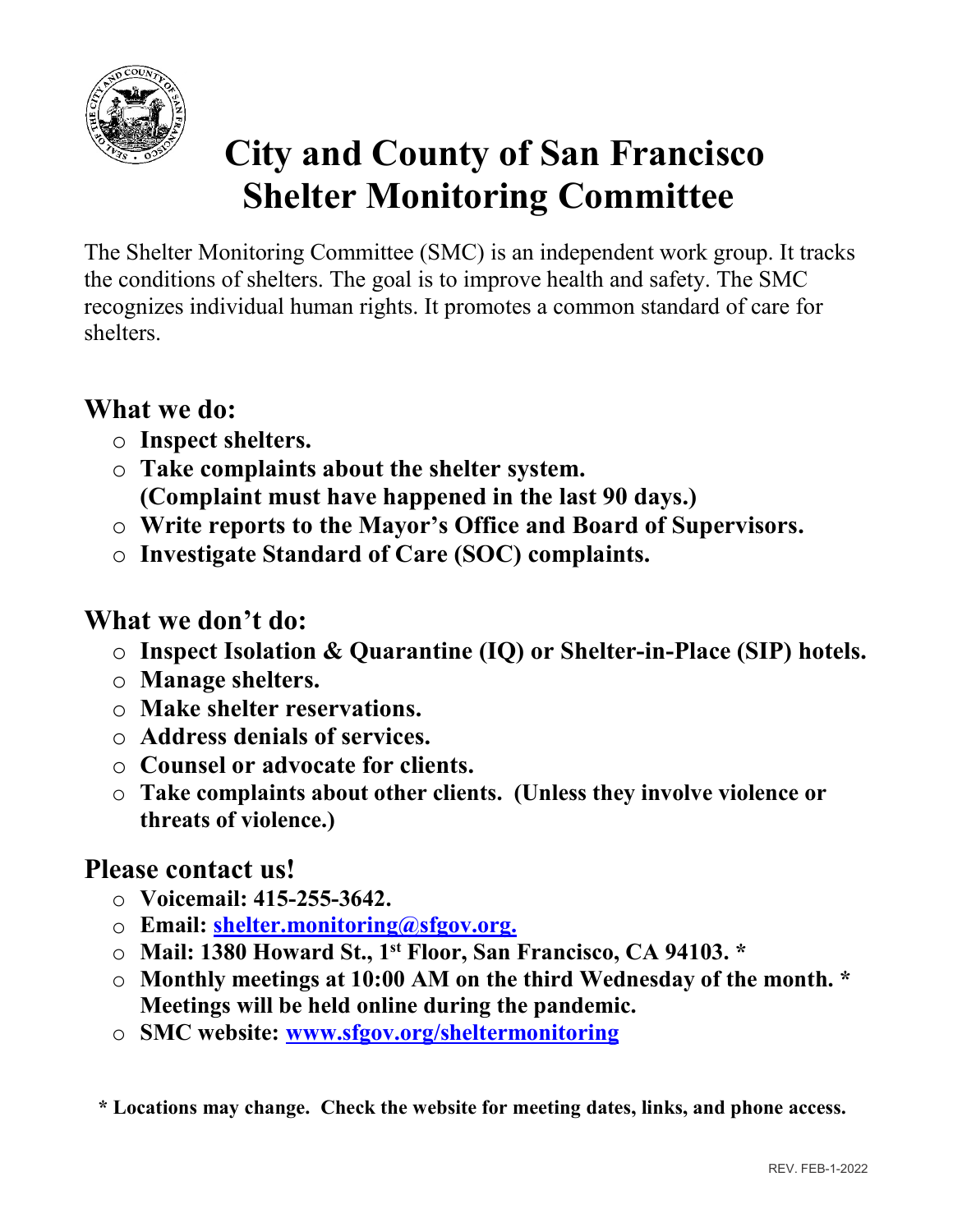

# Ciudad y Condado de San Francisco<br>Comité de Monitoreo de Albergues<br>Sovietes de Albergue (SMC) sur cripe de trabés independiente Ciudad y Condado de San Francisco<br>Comité de Monitoreo de Albergues<br><sup>(onitoreo de Albergues (SMC) es un grupo de trabajo independiente.<br>imiento de las condiciones de los albergues. Su objetivo es el mejorar la</sup>

Ciudad y Condado de San Francisco<br>
Comité de Monitoreo de Albergues<br>
El Comité de Monitoreo de Albergues (SMC) es un grupo de trabajo independiente.<br>
Realiza un seguimiento de las condiciones de los albergues. Su objetivo Ciudad y Condado de San Francisco<br>Comité de Monitoreo de Albergues.<br>El Comité de Monitoreo de Albergues (SMC) es un grupo de trabajo independiente.<br>Realiza un seguimiento de las condiciones de los albergues. Su objetivo es **Salud y Condado de San Francisco<br>
Ciudad y Condado de San Francisco<br>
El Comité de Monitoreo de Albergues<br>
El Comité de Monitoreo de Albergues. El Salud y la seguridad. El SMC reconoce los derechos humanos individuales. Pr** Ciudad y Condado de San Francisco<br>
Comité de Monitoreo de Albergues<br>
El Comité de Monitoreo de Albergues<br>
El Comité de Monitoreo de Albergues (SMC) es un grupo de trabajo independiente.<br>
Realiza un seguimiento de las condi Ciudad y Condado de San Fr<br>
Comité de Monitoreo de Alberg<br>
El Comité de Monitoreo de Alberg<br>
El Comité de Monitoreo de Albergues (SMC) es un grupo de trabajo<br>
Realiza un seguimiento de las condiciones de los albergues. Su Ciudad y Condado de San Francisco<br>
Comité de Monitoreo de Albergues<br>
Comité de Monitoreo de Albergues<br>
Comité de Monitoreo de Albergues<br>
Comité de Monitoreo de Albergues<br>
La un seguridad. El SMC reconoce los derechos human **Ciudad y Condado de San Francisco<br>
Comité de Monitoreo de Albergues<br>
Comité de Monitoreo de Albergues<br>
Comité de Monitoreo de Albergues<br>
Laiza un seguimiento de las condiciones de los albergues. Su objetivo es el mejorar** (Ciudad y Condado de San Francisco<br>
Comité de Monitoreo de Albergues<br>
mité de Monitoreo de Albergues<br>
aun seguimiento de las condiciones de los albergues. Su objetivo es el mejorar la<br>
la seguridad. El SMC reconoce los der **Example 18 Condition Condition**<br> **Example 3**<br>
Comité de Monitoreo de Albergues<br>
Comité de Monitoreo de Albergues<br>
Comité de Monitoreo de Albergues<br>
La iza un segurinant de las condiciones de los albergues. Su objetivo es **Citudiar y Condardo de San Francisco**<br>
Comité de Monitoreo de Albergues<br>
Comité de Monitoreo de Albergues (SMC) es un grupo de trabajo independiente.<br>
aliza un seguimiento de las condiciones de los albergues. Su objetivo El Comité de Monitoreo de Albergues (SMC) es un grupo de trabaliza un seguimiento de las condiciones de los albergues. Su<br>salud y la seguridad. El SMC reconoce los derechos humanos i<br>también un estándar de atención común Comité de Monitoreo de Albergues (SMC) es un grupo de trabajo independiente.<br>
aliza un seguimiento de las condiciones de los albergues. Su objetivo es el mejorar la<br>
de y la seguridad. El SMC reconoce los derechos humanos aliza un seguimiento de las condiciones de los albergues. Su objetivo es el<br>
ale y la seguridad. El SMC reconoce los derechos humanos individuales. Pr<br>
bién un estándar de atención común para los albergues.<br>
• Inspeccionar d y la seguridad. El SMC reconoce los derechos humanos individuales. Promueve<br>
bién un estándar de atención común para los albergues.<br>
• Inspeccionar los albergues.<br>
• Excribir queja sobre el sistema de albergues.<br>
• Excri

- 
- 
- 
- 

- (SIP). Inspeccionar los albergues.<br>
Inspeccionar los albergues.<br>
Recibir quejas sobre el sistema de albergues.<br>
(La queja debe haber ocurrido en los últimos 90 días.)<br>
Escribir informes a la Oficina del Alcalde y la Junta de Supe **• Escribir informes a la Oficina del Alcalde y la Junta de Supervisores.**<br>
• Investigar las quejas del estándar de atención (SOC) en los albergues.<br>
• Inspeccionar hoteles de aislamiento y cuarentena (IQ) o de refugio-en
- 
- 
- 
- 
- **n violencia<br>
los enlaces<br>
REV. FEB-1-2022** Alteria en estándar de atención común para los albergues.<br>
• Inspeccionar los albergues.<br>
• Rechir queja sobre el sistema de albergues.<br>
• Rechir queja debe haber ocurrido en los últimos 90 días.)<br>
• Escribir informes a la **1988**<br>
• Inspectionar los albergues.<br>
• Recibir queja debe haber ecurrido en los últimos 90 días.)<br>
• Escribir informes a la Ofícina del Alealde y la Junta de Supervisores.<br>
• Investigar las quejas del estándar de atenció **9 que hacemos:**<br>
• Inspeccionar los albergues.<br>
• Recibir quejas sobre el sistema de albergues.<br>
(La queja debe haber ocurrido en los últimos 90 días.)<br>
• Escribir informes a la Oficina del Alcalde y la Junta de Superviso • Investigar las quejas del estándar de atención (SOC) en los albergues.<br>
• Inspeccionar hoteles de aislamiento y cuarentena (IQ) o de refugio-en-el lugar<br>
• (SIP).<br>
• Manejo del albergue.<br>
• Resolver los rechazos de serv **Carrier Markon (10:00 AM del tercer miércoles de ministres: 10:00 AM del tercer miércoles de miércoles de miércoles: 10:00 AM del tercer miércoles de miércoles.<br>
• Manejo del albergue.<br>
• Resolver los rechazos de servicio** dre *TH* maccrimos.<br>
Inspeccionar hoteles de aislamiento y cuarentena (IQ) o de refugio-en-el lugar<br>
(SIP).<br>
Manejo del albergue.<br>
Hacer reservaciones para los albergues.<br>
Asesorar o abogar por los clientes.<br>
Asesorar o ab • Manejo del albergue.<br>
• Manejo del albergue.<br>
• Manejo del albergue.<br>
• Hacer reservaciones para los albergues.<br>
• Assorur o a bogar por los cleintes.<br>
• Sesolver los rechazos de servicios.<br>
• Tomar quejas de disputas co

### ¡Contáctenos!

- 
- 
- 
- 
- 

\* Matery derawargue:<br>
Hacer reservaciones para los albergues.<br>
• Resolver los rechazos de servicios.<br>
• Asesorar o abogar por los clientes.<br>
• Tomart quejas de disputas con otros clientes (a menos que involucren violencia • Racel reser vactones para tos antergues.<br>
• Resolver los rechazos de servicios.<br>
• Asesorar o abogar por los clientes.<br>
• Tomar quejas de disputas con otros clientes (a menos que involucren violencia<br>
• Tomar quejas de v